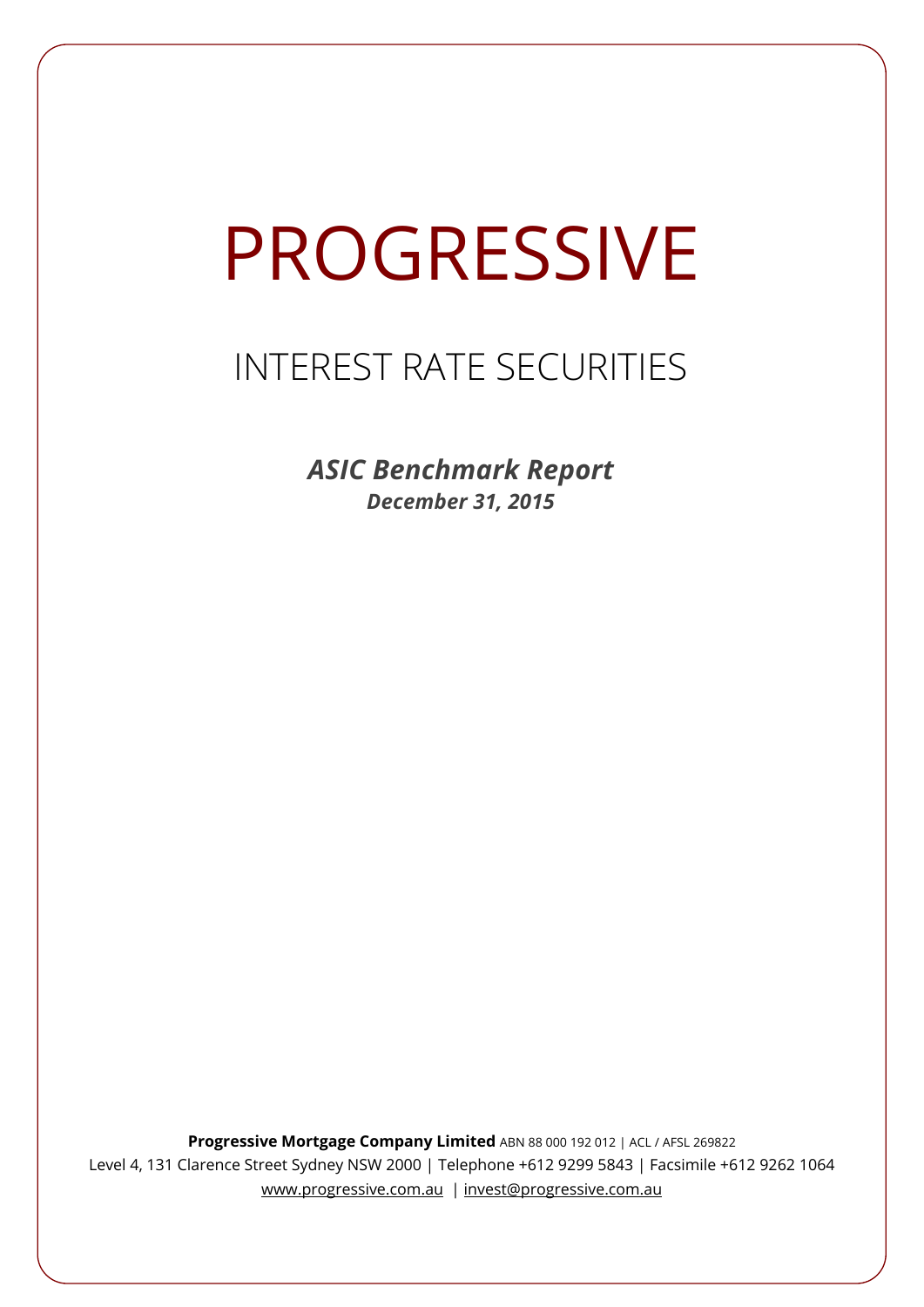## **1.1 ASIC BENCHMARKS**

*Table 1 – ASIC Regulatory Guide 69 Benchmarks* 

| <b>Benchmark</b>                  | <b>Issuer meets</b><br>benchmark? | Refer<br>to item: |
|-----------------------------------|-----------------------------------|-------------------|
| <b>Equity Capital</b>             | Yes                               | 1.3               |
| Liquidity                         | Yes                               | 1.4               |
| Rollovers                         | Yes                               | 1.2               |
| Debt Maturity                     | Yes                               | 1.5               |
| Loan Portfolio                    | Yes                               | 1.6               |
| <b>Related Party Transactions</b> | Yes                               | 1.7               |
| Valuations                        | Yes                               | 1.8               |
| Lending Principles                | Yes                               | 1.9               |

Table 1 lists the ASIC Regulatory Guide 69 benchmarks applicable to unlisted note issues and whether they are met for this reporting period and where they are referred to in this report.

#### **1.2 ROLLOVERS BENCHMARK – RENEWAL ON MATURITY**

Progressive meets the ASIC Rollovers benchmark by making the following disclosures. On or about the maturity of a fixed term investment, a written notice is sent to the Investor:

- Inviting the investor's instructions for reinvestment;
- Advising the current interest rates applying to our investment options; and
- Informing availability of the current Prospectus and any other relevant disclosure.

If no instructions are received we assume the investor wishes to reinvest under the same terms at the then current rate.

If an investment is not renewed, interest will cease at the expiration of the term and the money will be repaid to the investor in the prescribed manner within one working day of such advice.

### **1.3 EQUITY CAPITAL BENCHMARK**

Progressive follows the ASIC Equity Capital benchmark whereby a minimum 8% *equity ratio* (total equity/(total equity + total liabilities)) is maintained to ensure prudent capitalisation of its mortgage financing business; and if and when more than a minor part of lending were to be directly or indirectly for property development this minimum ratio would increase to 20%.

At December 31, 2015 Progressive's *equity ratio* was 16.11% and 0.00% of its lending was related to property development.

### **1.4 LIQUIDITY BENCHMARK**

Progressive meets the ASIC Liquidity benchmark which requires that a cash balance be maintained on a rolling basis at least equal to its estimated cash requirement for the next 3 months.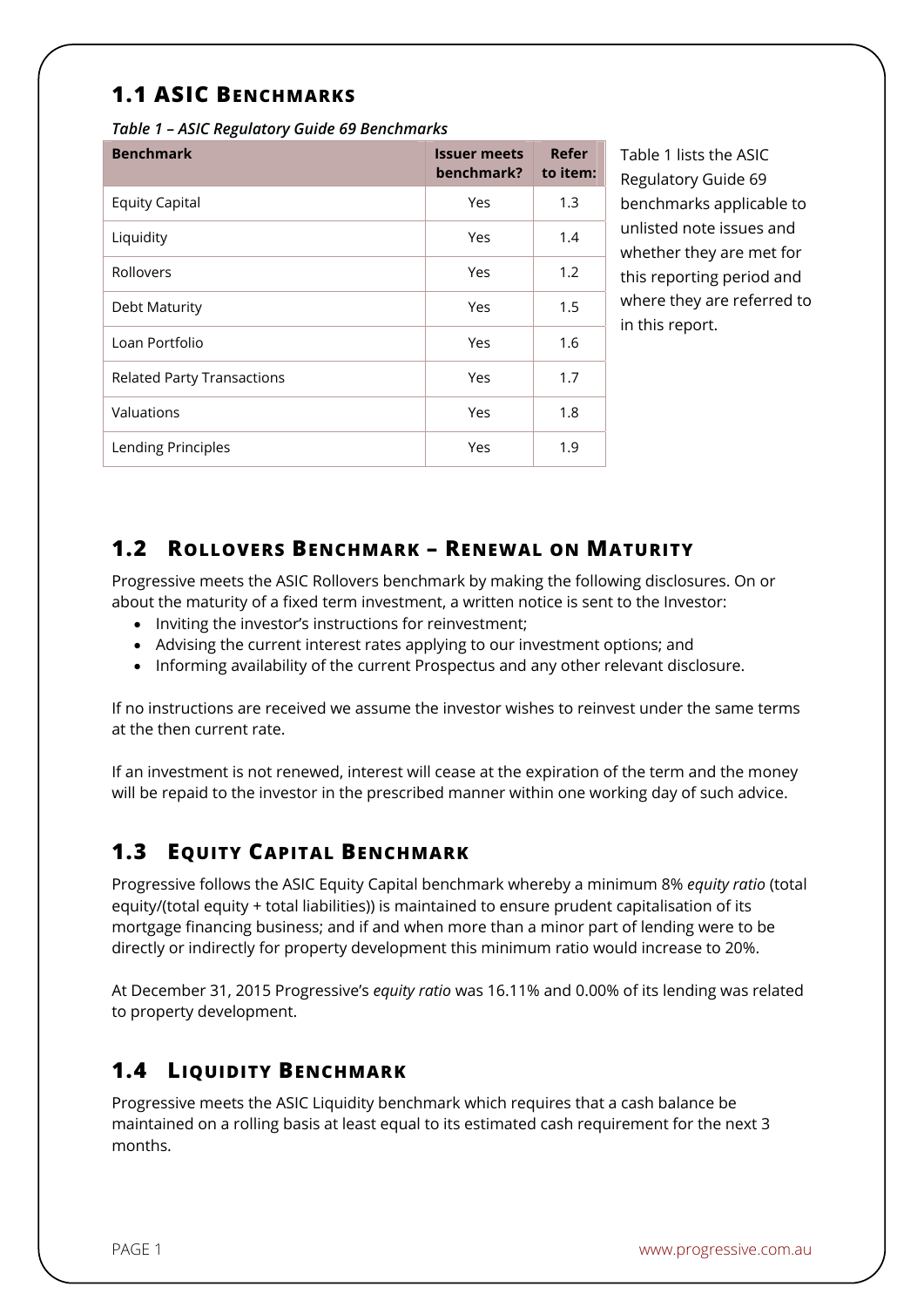At December 31, 2015 Progressive's:

- Cash balance requirement assuming a rollover rate of 90% of fixed term investments and retention of 91% of no fixed term investments was \$989,018.
- Cash balance requirement would have been \$5,808,870 if the rollover and retention rates were 20% less than the actual rates experienced for the prior 3 months (95% and 94% respectively).
- Actual available cash balance was \$52,458,351.

Progressive ensures that assets maturing within 1 year are always at least equal to liabilities maturing within 1 year (see Table 2). This balancing of maturities is aided by a policy that all mortgage loans other than loans regulated under the *National Consumer Credit Protection Act 2009* ('Credit Code' loans) are subject to recall after 3 years.

#### **1.5 DEBT MATURITY BENCHMARK**

To meet the ASIC Debt Maturity disclosure benchmark, a maturity profile of amounts owing to Investors and other interest-bearing liabilities appears below in Table 2. Included in liabilities payable within 3 months are variable rate investments for which the investment terms and conditions provide for an orderly repayment in sequence out of funds available and now subject to minimum 31 days notice for withdrawal of funds.

| <b>Matures:</b>  | <b>Cash and Term</b><br><b>Deposits</b><br>\$ | <b>Loans Subject</b><br>to Recall and/or<br><b>Expiring</b><br>\$ | <b>Interest-Bearing</b><br><b>Liabilities</b><br>\$ |
|------------------|-----------------------------------------------|-------------------------------------------------------------------|-----------------------------------------------------|
| Within 3 Months  | 29,810,751                                    | 12,904,826                                                        | 35,052,488                                          |
| $3 - 12$ Months  | 11,689,863                                    | 3,273,656                                                         | 10,643,168                                          |
| $1 - 3$ Years    |                                               | 1,752,220                                                         | 4.340.017                                           |
| Totals           | 41,500,614                                    | 17,930,702                                                        | 50,035,673                                          |
| Av Interest Rate | 2.87%                                         | 5.53%                                                             | 3.37%                                               |

*Table 2 - Maturities at December 31, 2015*

# **1.6 LOAN PORTFOLIO BENCHMARK**

To meet the ASIC Loan Portfolio disclosure benchmark, details of Progressive's current loan portfolio and related policies are set out in Tables 2, 3.1, 3.2, 3.3 and 3.4, and the policies applied by Progressive in the origination and management of mortgage assets are as follows:

- All loans are secured by registered mortgage over real estate which is assessed to be readily saleable or income earning.
- Loans are made within New South Wales and the Australian Capital Territory and predominantly within the greater Sydney Metropolitan area.
- All securities are valued by independent experienced valuers.
- Loans can be made to natural persons, companies or a trust provided they are not associates of Progressive.
- All mortgage loans other than Credit Code loans are subject to full repayment on written notice no later than three years from execution.
- Not more than 10% of total loan funds can be advanced to any one borrower.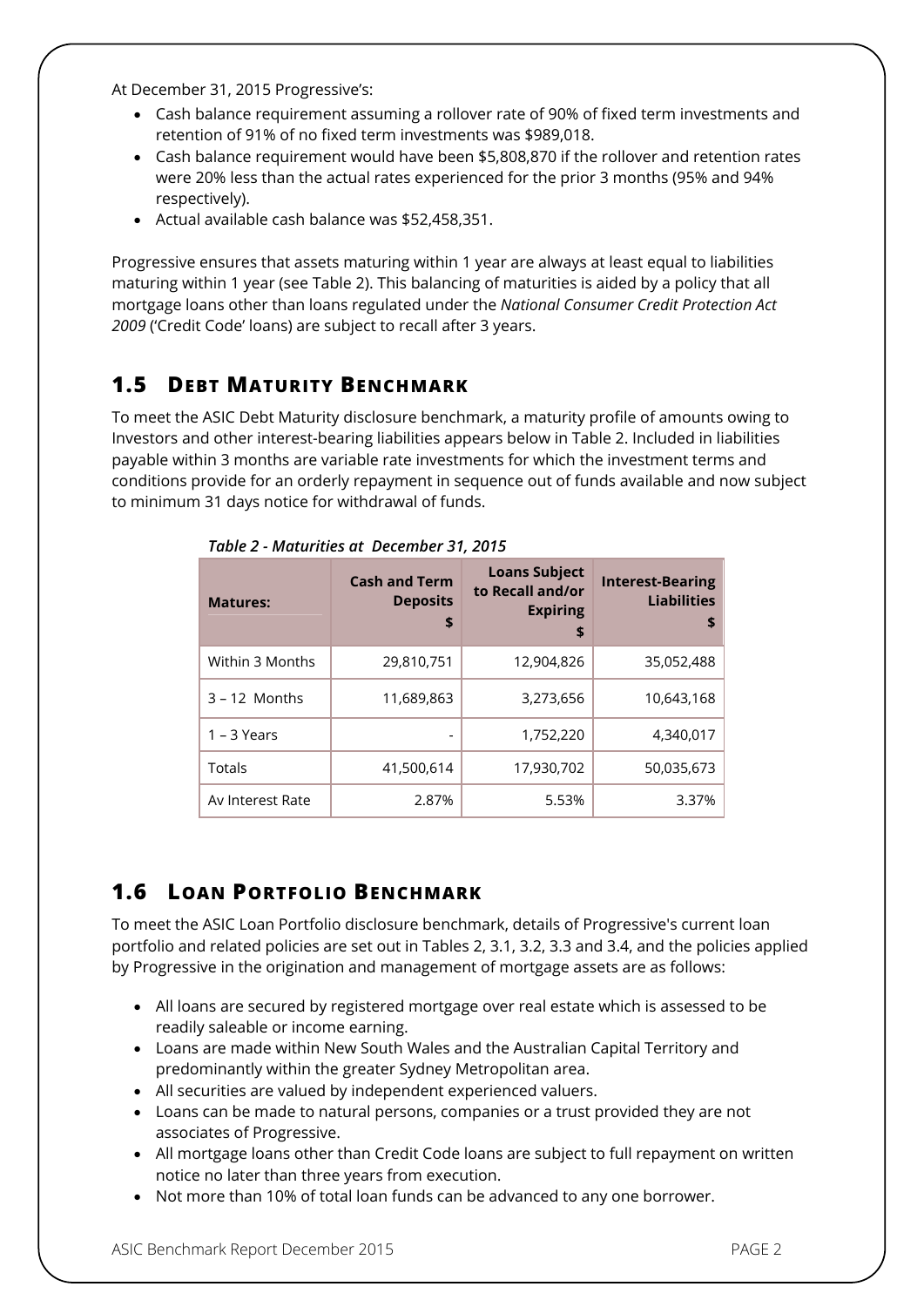- Experienced officers of Progressive appraise all loan proposals. No loan is made without:
	- the written consent of the loans manager and a director of the Company;
	- a valuer's certificate;
	- a solicitor's certificate that the title is in order;
	- a registrable mortgage; and
	- satisfactory proof that the property to be mortgaged has been insured.
- Loans that require loan insurance are not made.
- Loans are closely monitored for performance. Daily exceptions reports are generated to identify any accounts requiring maintenance such as insurance renewal, a review of interest rates or follow up on late payment.
- Loans in default or arrears are considered on an individual basis. Reasonable proposals for the borrower to normalise the account are allowed and scope for restructuring the loan is investigated. When the loan is clearly no longer viable it will be called in and any actions thereafter necessary for recovery taken.

| <b>Security</b>          | Numbei<br>Loans | <b>Outstanding</b><br>Value<br>Loans | Weight | Valuation<br>Security | Loan/<br>Ratio<br>Actual<br>Value | $e$<br>ε<br>Maximu<br>厄<br>Ratio<br>neo |
|--------------------------|-----------------|--------------------------------------|--------|-----------------------|-----------------------------------|-----------------------------------------|
| Owner-Occupied Homes     | 55              | 13,597,301                           | 75.8%  | 40,594,000            | 33.5%                             | 76.3%                                   |
| <b>Rental Property</b>   | 22              | 4,333,401                            | 24.2%  | 18,105,000            | 23.9%                             | 65.8%                                   |
| Construction/Development | 0               | 0                                    | 0%     | 0                     | N/A                               | N/A                                     |
| Totals                   | 77              | 17,930,702                           | 100%   | 58,699,000            | 30.6%                             |                                         |
| Averages                 |                 | 232,866                              |        | 762,325               |                                   |                                         |

*Table 3.1 – Loans at December 31, 2015 - Valuations and Securities*

#### *Table 3.2 – Loans at December 31, 2015 - Loan Distribution – Sydney Regions*

| <b>Region</b> | West<br>Inner | Southern | East<br>and<br>City | ÷<br>$\overline{2}$<br>$\mathbf \omega$<br>Shor<br>Upper | <b>Outside</b><br>dney<br>$\overline{\mathcal{S}}$ | ξ<br>Bankstow<br>nterbi<br>ී | 든<br>$\frac{5}{2}$<br>$\mathbf{\omega}$<br>$\overline{\sigma}$<br>Š۶<br>owe | West | West<br>North | S<br>$\omega$<br>the<br>Ē<br><b>Beac</b><br><u>ۃ</u> | West<br>South | Total |
|---------------|---------------|----------|---------------------|----------------------------------------------------------|----------------------------------------------------|------------------------------|-----------------------------------------------------------------------------|------|---------------|------------------------------------------------------|---------------|-------|
| <b>Number</b> | 11            | 12       | 12                  | 6                                                        | 6                                                  | 9                            |                                                                             | 6    | 4             | 5                                                    | 4             | 77    |
| Weight        | 16 %          | 33 %     | 13 %                | 3%                                                       | 8 %                                                | 8%                           | 2 %                                                                         | 2 %  | 5 %           | 9 %                                                  | %             | 100%  |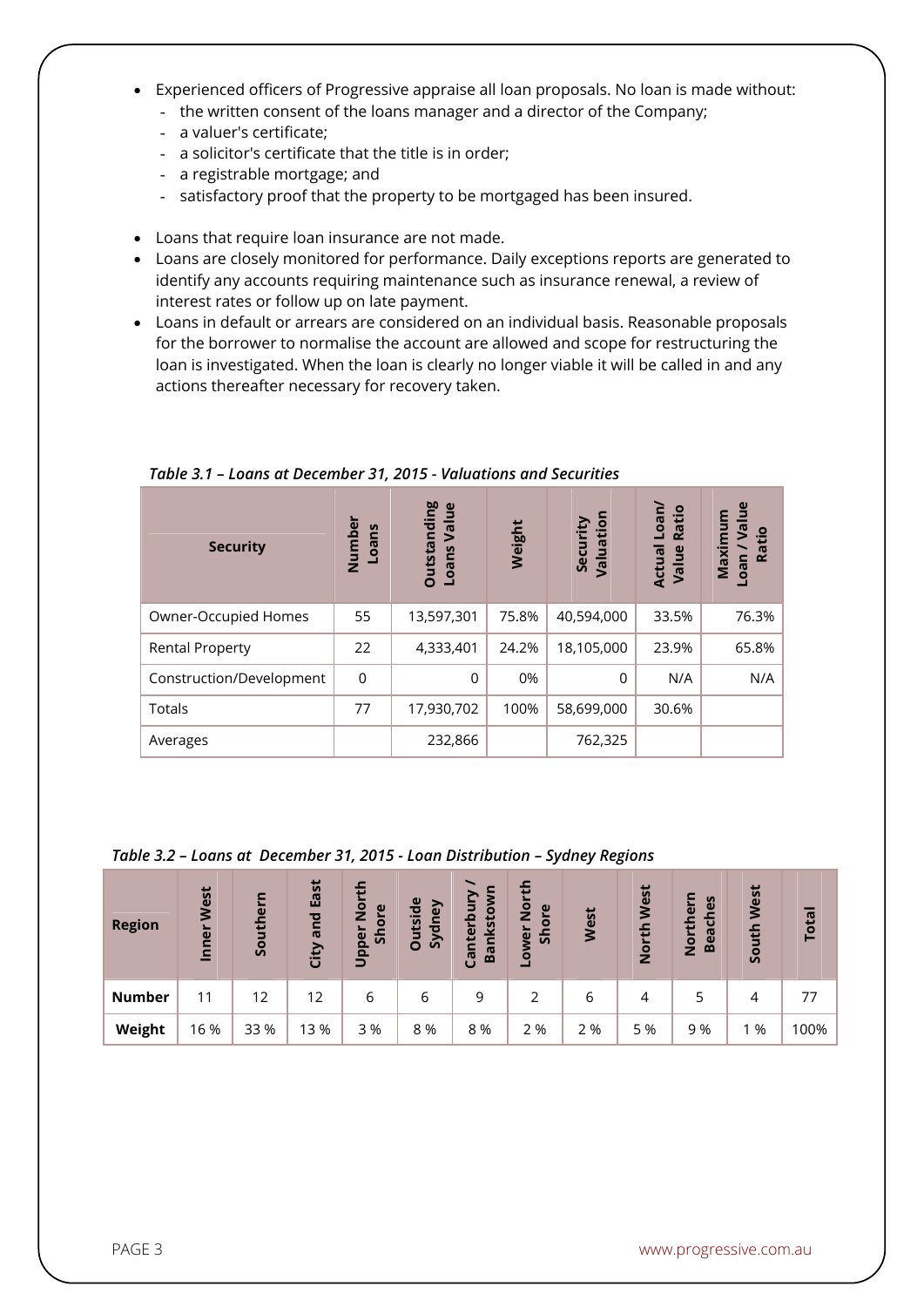| <b>Type of Loan or Security</b>                                            | Number          | <b>Outstanding</b><br>Loans value<br><b>Total</b> | Weight   | Valuation<br>Security | Loan/Value<br>Ratio |
|----------------------------------------------------------------------------|-----------------|---------------------------------------------------|----------|-----------------------|---------------------|
| <b>Business Purpose Loans</b>                                              | 25              | 9,567,935                                         | 53.4%    | 26,421,674            | 36.2%               |
| <b>Residential Investment Loans</b>                                        | 5               | 591,650                                           | 3.3%     | 3,031,229             | 19.5%               |
| Personal Purpose Loans                                                     | 47              | 7,771,117                                         | 43.3%    | 29,246,097            | 26.6%               |
| Loans secured or part secured by second mortgages                          | 0               | $\Omega$                                          | $\Omega$ | $\Omega$              | N/A                 |
| Loans more than 30 Days In Arrears                                         | $\Omega$        | 0                                                 | $\Omega$ | $\Omega$              | N/A                 |
| Loans Impaired and Renegotiated Loans                                      | 0               | $\Omega$                                          | $\Omega$ | $\Omega$              | N/A                 |
| Loans Subject to Legal Proceedings                                         | $\overline{0}$  | $\overline{0}$                                    | 0        | $\Omega$              | N/A                 |
| Loans to 10 largest borrowers                                              | 10 <sup>°</sup> | 8,498,277                                         | 47.4%    | 16,516,377            | 51.5%               |
| Properties of 5% or more of total property assets                          | $\Omega$        | N/A                                               | N/A      | N/A                   | N/A                 |
| Loans to related parties (Progressive does not lend<br>to related parties) | $\overline{0}$  | N/A                                               | N/A      | N/A                   | N/A                 |

#### *Table 3.3 - Loans at December 31, 2015 – Loan Purpose and Other Portfolio Details*

#### *Table 3.4 - Loans at December 31, 2015 – Loans of 5% or More of Total Loan Book Value Weight*

| Loan <sub>1</sub>       |                                                                                                               |           |  |  |  |
|-------------------------|---------------------------------------------------------------------------------------------------------------|-----------|--|--|--|
| Loan Value              |                                                                                                               | 1,473,891 |  |  |  |
| Type of Loan            | <b>Business Purpose</b>                                                                                       |           |  |  |  |
| Securities              | 1) Owner-Occupied Home                                                                                        | 2,400,000 |  |  |  |
| Security Valuation      | Total:                                                                                                        | 2,400,000 |  |  |  |
| Loan / Value Ratio      |                                                                                                               | 61.41%    |  |  |  |
| Weight                  |                                                                                                               | 8.22%     |  |  |  |
| <b>Security Details</b> | 1) Fine executive house with deep water frontage in Southern Sydney.                                          |           |  |  |  |
| Valuation details       | 1) Independent valuation dated October 2005 based on sales evidence and market<br>conditions                  |           |  |  |  |
| Loan <sub>2</sub>       |                                                                                                               |           |  |  |  |
| Loan Value              |                                                                                                               | 1,295,955 |  |  |  |
| Type of Loan            | Personal Purpose                                                                                              |           |  |  |  |
| Securities              | 1) Owner-Occupied Home                                                                                        | 2,250,000 |  |  |  |
| Security Valuation      | Total:                                                                                                        | 2,250,000 |  |  |  |
| Loan / Value Ratio      |                                                                                                               | 57.60%    |  |  |  |
| Weight                  |                                                                                                               | 7.23%     |  |  |  |
| <b>Security Details</b> | 1) Single level 5-bedroom 2-bathroom residence with double garage on 2 hectares in<br>the Southern Highlands. |           |  |  |  |
| Valuation details       | 1) Independent valuation dated September 2015 based on sales evidence and<br>market conditions.               |           |  |  |  |